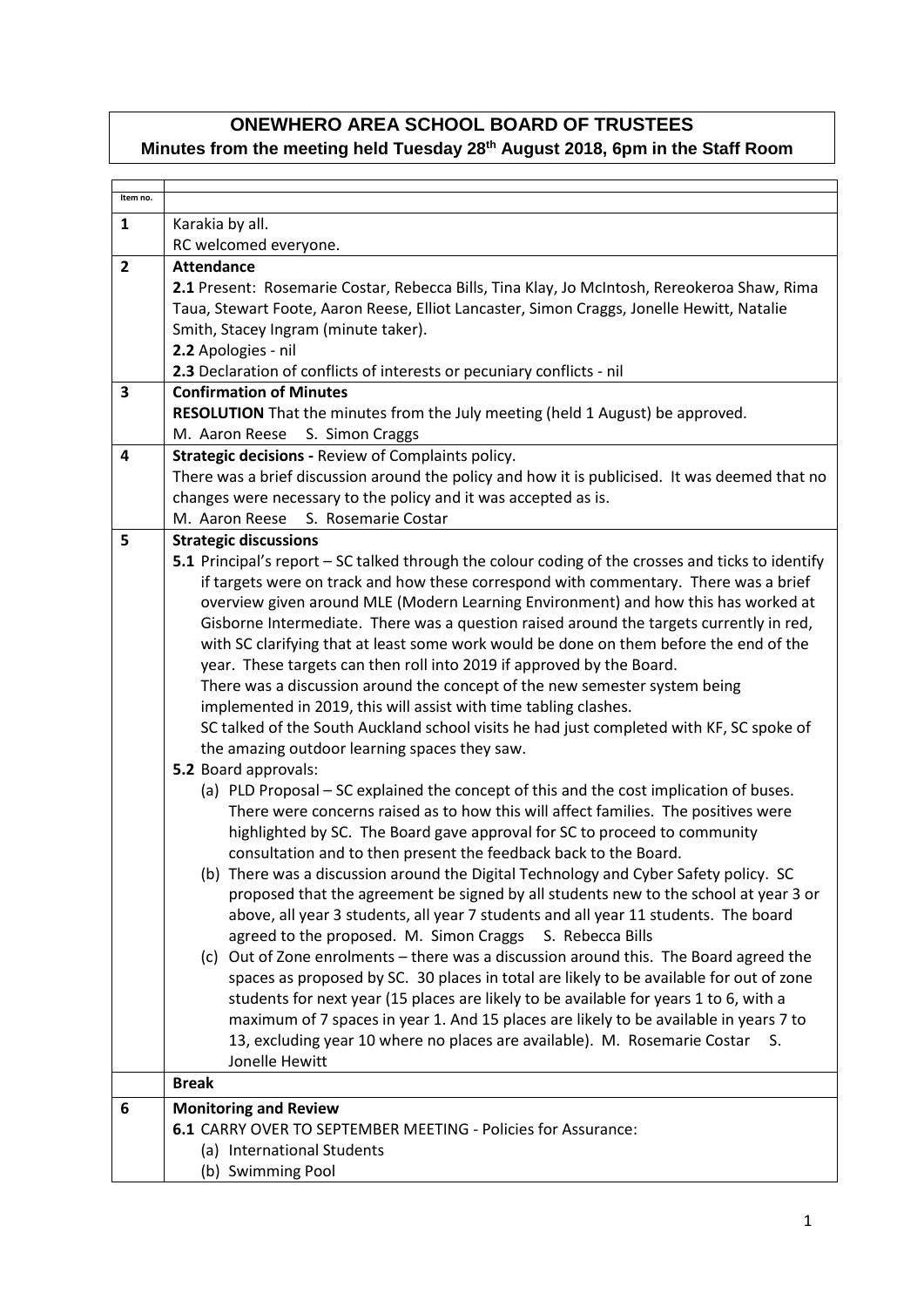|                | 6.2 July Finance Report – there were general concerns with the reporting and lack of                 |  |
|----------------|------------------------------------------------------------------------------------------------------|--|
|                | commentary that need to be addressed at the upcoming meeting with Edtech.                            |  |
|                | Several lines in the variance report were discussed.                                                 |  |
|                | RESOLUTION That the July 2018 financial report be received. M. Rosemarie Costar S. Aaron             |  |
|                | Reese.                                                                                               |  |
|                | (a) The Balance Sheet Budget for 2018 with updated depreciation amount was tabled.                   |  |
|                | MINUTE That the amended Balance Sheet Budget for 2018 received from Edtech be approved.              |  |
|                | M. Aaron Reese<br>S. Rebecca Bills                                                                   |  |
|                | (b) The Depreciation Split for 2018 with updated depreciation amount was tabled.                     |  |
|                | MINUTE That the amended Depreciation Split for 2018 received from Edtech be approved.                |  |
|                | M. Rosemarie Costar S. Simon Craggs                                                                  |  |
|                | 6.3 Staff Rep Report - There was a discussion around the recent TOD and PB4L (Positive               |  |
|                | behavior for learning). There was further discussion around ongoing measures being in place          |  |
|                | re successes. SC advised this will be in place by next year. There was a question raised around      |  |
|                | the behavior management flowchart and what if behavior doesn't improve.                              |  |
|                | RESOLUTION That the staff report be received. M. Rebecca Bills<br>S. Tina Klay                       |  |
|                | 6.4 Student Rep Report detailing Student Council idea - Acknowledgement was given to EL for          |  |
|                | the format, he was congratulated on the whole idea and how it looked.                                |  |
|                | RESOLUTION That the Student Rep report be received. M. Elliott Lancaster<br>S. Jonelle               |  |
|                | Hewitt.                                                                                              |  |
|                | 6.5 Whanau Report - RS thanked RB, KR and the OAS students that attended the Swearing in             |  |
|                | Ceremony for Tinimiraka Clark.                                                                       |  |
|                | RS talked about an event happening at the Tuakau Marae on 18th / 19 <sup>th</sup> September from     |  |
|                | 5:30pm to 8:30pm. This is an intermediate level, bi-lignual and total immersion speech               |  |
|                | competition run in the franklin area, invitations had been sent to all schools in area.              |  |
|                | RT spoke of the Tuaranganui Marae Poukai happening on Sunday 9 <sup>th</sup> September. RT explained |  |
|                | what a Poukai is and encouraged people who haven't attended before to come along.                    |  |
|                | 6.6 Health & Safety Reporting - there was a discussion around a H&S tool however this would          |  |
|                | come at a cost the school, JM suggested that other schools in the area may wish to come on           |  |
|                | board and therefore this could reduce cost.                                                          |  |
|                | <b>RESOLUTION</b> That the Health & Safety reporting be received. M. Elliot Lancaster<br>S. Jonelle  |  |
| $\overline{7}$ | Hewitt.                                                                                              |  |
|                | <b>BOT Administration</b><br>7.1 General.                                                            |  |
|                | a) Library – It was discussed that staff and community members are supportive of                     |  |
|                | getting the school library back up and running. It was the Boards understanding that                 |  |
|                | after the new build was completed that the library would be established again, that                  |  |
|                | school would only be without a library for a year. It was agreed it is important to have             |  |
|                | a school library and provide a quiet space for students to spend break time in. SC                   |  |
|                | would look to have someone within school have an overview of the library with the                    |  |
|                | assistance of volunteers. Any parents wishing to volunteer would require police                      |  |
|                | vetting. RB advised that we still have all the books and the system was still there it               |  |
|                | just needed all the books to be reloaded. It was suggested that a wall could be put in               |  |
|                | as an amendment to the 5YA plan.                                                                     |  |
|                | 7.2 Action list from July meeting.                                                                   |  |
|                | a) SC confirmed that the school community had been advised via the newsletter of                     |  |
|                | prohibited items in line with Surrender & Retention of property and searches policy.                 |  |
|                |                                                                                                      |  |
|                | Meeting scheduled with Edtech to give feedback on current monthly reporting<br>b)                    |  |
|                | template.                                                                                            |  |
|                | RC updated re the services of Credit Control to recover non-payment from Eddie<br>C)                 |  |
|                | (\$20K for one of the 2017 International Homestay visits). No contact has been                       |  |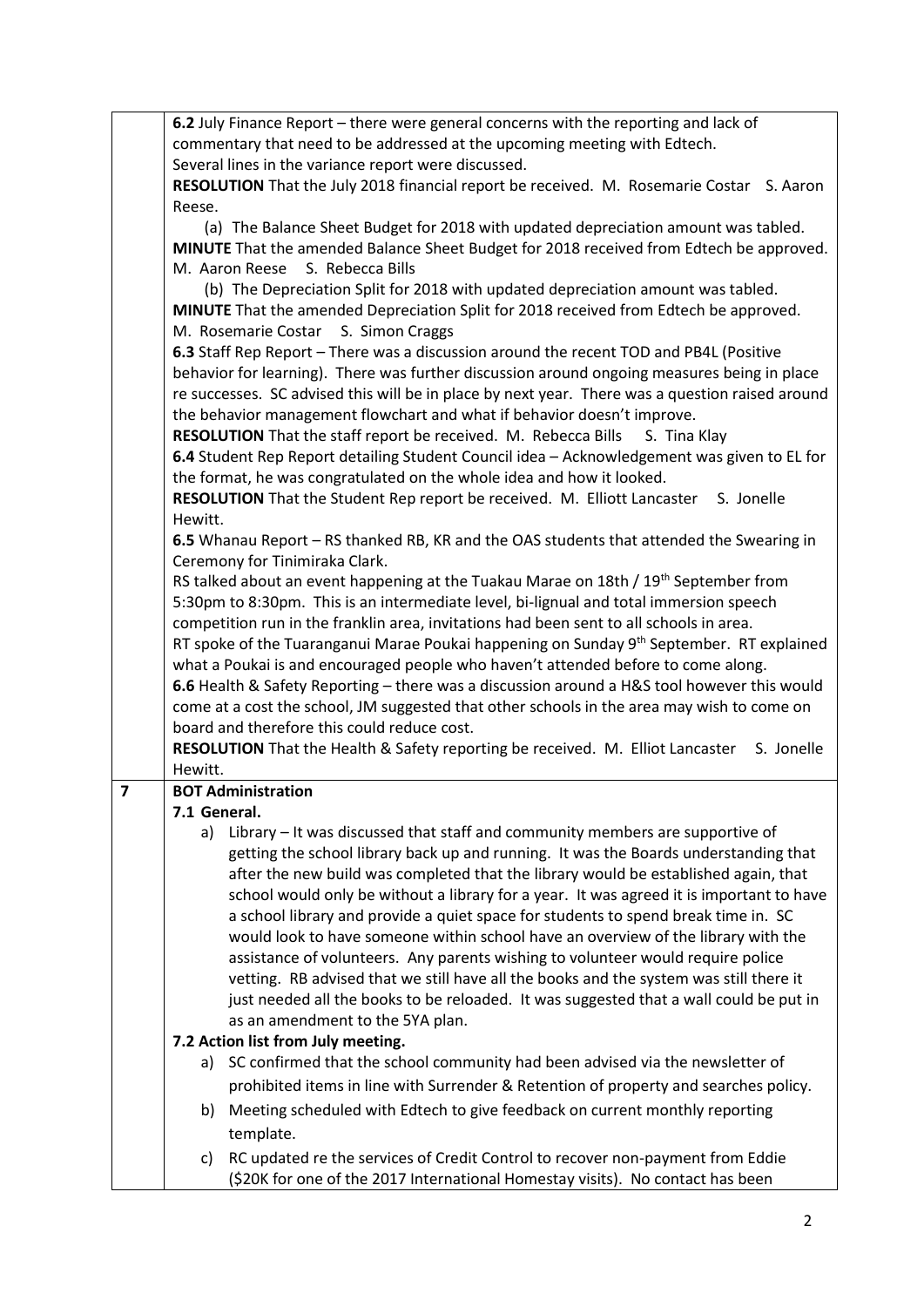| received from Eddie in some time. Credit Control pursuing debt on behalf of. May<br>need to engage a third party which is able to pursue costs of getting payment as well<br>as actual payment, this is not something Credit Control can do. It was agreed that<br>MOE is to be advised of the issue and the agent detail to avoid this happening to other<br>schools.<br>d) SC updated everyone on the options for the school alarm system, costs and budget<br>amendment were approved.<br>e) EOTC injury / incidents will be included in monthly H&S reporting moving forward.<br>SC advised that the school quad bike is being housed and that the inspection had been<br>f)<br>completed and work done. KF completed quad training, JM was not able to attend<br>training and will not be using the quad until such time that training is completed.<br>g) SC advised that he is waiting on roofer to come and provide a quote to finalise the<br>costs associated with issues from a lack of scheduled maintenance.<br>h) SC advised KP is organising the final elements for the emergency kit.<br>RS and RT agreed to extend their co-opted status for a further term. RS and RT were<br>i)<br>thanked for their willingness to do this to keep building on the momentum and<br>progress made to date. |  |
|---------------------------------------------------------------------------------------------------------------------------------------------------------------------------------------------------------------------------------------------------------------------------------------------------------------------------------------------------------------------------------------------------------------------------------------------------------------------------------------------------------------------------------------------------------------------------------------------------------------------------------------------------------------------------------------------------------------------------------------------------------------------------------------------------------------------------------------------------------------------------------------------------------------------------------------------------------------------------------------------------------------------------------------------------------------------------------------------------------------------------------------------------------------------------------------------------------------------------------------------------------------------------------------------------------------|--|
|                                                                                                                                                                                                                                                                                                                                                                                                                                                                                                                                                                                                                                                                                                                                                                                                                                                                                                                                                                                                                                                                                                                                                                                                                                                                                                               |  |
|                                                                                                                                                                                                                                                                                                                                                                                                                                                                                                                                                                                                                                                                                                                                                                                                                                                                                                                                                                                                                                                                                                                                                                                                                                                                                                               |  |
|                                                                                                                                                                                                                                                                                                                                                                                                                                                                                                                                                                                                                                                                                                                                                                                                                                                                                                                                                                                                                                                                                                                                                                                                                                                                                                               |  |
|                                                                                                                                                                                                                                                                                                                                                                                                                                                                                                                                                                                                                                                                                                                                                                                                                                                                                                                                                                                                                                                                                                                                                                                                                                                                                                               |  |
|                                                                                                                                                                                                                                                                                                                                                                                                                                                                                                                                                                                                                                                                                                                                                                                                                                                                                                                                                                                                                                                                                                                                                                                                                                                                                                               |  |
|                                                                                                                                                                                                                                                                                                                                                                                                                                                                                                                                                                                                                                                                                                                                                                                                                                                                                                                                                                                                                                                                                                                                                                                                                                                                                                               |  |
|                                                                                                                                                                                                                                                                                                                                                                                                                                                                                                                                                                                                                                                                                                                                                                                                                                                                                                                                                                                                                                                                                                                                                                                                                                                                                                               |  |
|                                                                                                                                                                                                                                                                                                                                                                                                                                                                                                                                                                                                                                                                                                                                                                                                                                                                                                                                                                                                                                                                                                                                                                                                                                                                                                               |  |
|                                                                                                                                                                                                                                                                                                                                                                                                                                                                                                                                                                                                                                                                                                                                                                                                                                                                                                                                                                                                                                                                                                                                                                                                                                                                                                               |  |
|                                                                                                                                                                                                                                                                                                                                                                                                                                                                                                                                                                                                                                                                                                                                                                                                                                                                                                                                                                                                                                                                                                                                                                                                                                                                                                               |  |
|                                                                                                                                                                                                                                                                                                                                                                                                                                                                                                                                                                                                                                                                                                                                                                                                                                                                                                                                                                                                                                                                                                                                                                                                                                                                                                               |  |
|                                                                                                                                                                                                                                                                                                                                                                                                                                                                                                                                                                                                                                                                                                                                                                                                                                                                                                                                                                                                                                                                                                                                                                                                                                                                                                               |  |
|                                                                                                                                                                                                                                                                                                                                                                                                                                                                                                                                                                                                                                                                                                                                                                                                                                                                                                                                                                                                                                                                                                                                                                                                                                                                                                               |  |
|                                                                                                                                                                                                                                                                                                                                                                                                                                                                                                                                                                                                                                                                                                                                                                                                                                                                                                                                                                                                                                                                                                                                                                                                                                                                                                               |  |
|                                                                                                                                                                                                                                                                                                                                                                                                                                                                                                                                                                                                                                                                                                                                                                                                                                                                                                                                                                                                                                                                                                                                                                                                                                                                                                               |  |
|                                                                                                                                                                                                                                                                                                                                                                                                                                                                                                                                                                                                                                                                                                                                                                                                                                                                                                                                                                                                                                                                                                                                                                                                                                                                                                               |  |
|                                                                                                                                                                                                                                                                                                                                                                                                                                                                                                                                                                                                                                                                                                                                                                                                                                                                                                                                                                                                                                                                                                                                                                                                                                                                                                               |  |
| SC advised annual building WOF has been completed.<br>j)                                                                                                                                                                                                                                                                                                                                                                                                                                                                                                                                                                                                                                                                                                                                                                                                                                                                                                                                                                                                                                                                                                                                                                                                                                                      |  |
| k) There was a discussion around putting in a request to ANZ Tuakau for an external                                                                                                                                                                                                                                                                                                                                                                                                                                                                                                                                                                                                                                                                                                                                                                                                                                                                                                                                                                                                                                                                                                                                                                                                                           |  |
| deposit box with the branch reducing its opening hours.                                                                                                                                                                                                                                                                                                                                                                                                                                                                                                                                                                                                                                                                                                                                                                                                                                                                                                                                                                                                                                                                                                                                                                                                                                                       |  |
| 7.3 Inwards correspondence                                                                                                                                                                                                                                                                                                                                                                                                                                                                                                                                                                                                                                                                                                                                                                                                                                                                                                                                                                                                                                                                                                                                                                                                                                                                                    |  |
| School house property inspection reports from Credit Control for Parsons Road<br>a)                                                                                                                                                                                                                                                                                                                                                                                                                                                                                                                                                                                                                                                                                                                                                                                                                                                                                                                                                                                                                                                                                                                                                                                                                           |  |
| properties. SF and AR advised they have been through the reports and allocated work                                                                                                                                                                                                                                                                                                                                                                                                                                                                                                                                                                                                                                                                                                                                                                                                                                                                                                                                                                                                                                                                                                                                                                                                                           |  |
| as necessary.<br>b) Email from Alex van Dijk re Canteen was given to all Board members to read. There                                                                                                                                                                                                                                                                                                                                                                                                                                                                                                                                                                                                                                                                                                                                                                                                                                                                                                                                                                                                                                                                                                                                                                                                         |  |
| was a discussion around this.                                                                                                                                                                                                                                                                                                                                                                                                                                                                                                                                                                                                                                                                                                                                                                                                                                                                                                                                                                                                                                                                                                                                                                                                                                                                                 |  |
| Email Introducing Black Trakka - in support of the Government's Predator Free NZ by<br>c)                                                                                                                                                                                                                                                                                                                                                                                                                                                                                                                                                                                                                                                                                                                                                                                                                                                                                                                                                                                                                                                                                                                                                                                                                     |  |
| 2050 campaign.                                                                                                                                                                                                                                                                                                                                                                                                                                                                                                                                                                                                                                                                                                                                                                                                                                                                                                                                                                                                                                                                                                                                                                                                                                                                                                |  |
| d) NZ Education Gazette, vol 97, number 14 - 13 August 2018.                                                                                                                                                                                                                                                                                                                                                                                                                                                                                                                                                                                                                                                                                                                                                                                                                                                                                                                                                                                                                                                                                                                                                                                                                                                  |  |
| NZSTA News, July 2018, issue 284.<br>e)                                                                                                                                                                                                                                                                                                                                                                                                                                                                                                                                                                                                                                                                                                                                                                                                                                                                                                                                                                                                                                                                                                                                                                                                                                                                       |  |
| NZ Education Gazette, vol 97, number 15 - 27 August 2018.<br>f)                                                                                                                                                                                                                                                                                                                                                                                                                                                                                                                                                                                                                                                                                                                                                                                                                                                                                                                                                                                                                                                                                                                                                                                                                                               |  |
| g) Invitation from University of Auckland to take part in a study about the impact of                                                                                                                                                                                                                                                                                                                                                                                                                                                                                                                                                                                                                                                                                                                                                                                                                                                                                                                                                                                                                                                                                                                                                                                                                         |  |
| urbanisation on small and rural schools. All agreed to take part in the study.                                                                                                                                                                                                                                                                                                                                                                                                                                                                                                                                                                                                                                                                                                                                                                                                                                                                                                                                                                                                                                                                                                                                                                                                                                |  |
| 7.4 Outwards correspondence                                                                                                                                                                                                                                                                                                                                                                                                                                                                                                                                                                                                                                                                                                                                                                                                                                                                                                                                                                                                                                                                                                                                                                                                                                                                                   |  |
| a) Email to Alex van Dijk to confirm receipt of email.                                                                                                                                                                                                                                                                                                                                                                                                                                                                                                                                                                                                                                                                                                                                                                                                                                                                                                                                                                                                                                                                                                                                                                                                                                                        |  |
| b) Thank you letter to John Andrew Ford.<br>c) Thank you letter to NZ Community Trust.                                                                                                                                                                                                                                                                                                                                                                                                                                                                                                                                                                                                                                                                                                                                                                                                                                                                                                                                                                                                                                                                                                                                                                                                                        |  |
| d) Letter of appointment re Student Rep Election.                                                                                                                                                                                                                                                                                                                                                                                                                                                                                                                                                                                                                                                                                                                                                                                                                                                                                                                                                                                                                                                                                                                                                                                                                                                             |  |
| RESOLUTION That inwards correspondence be received & outwards be approved. M. Simon                                                                                                                                                                                                                                                                                                                                                                                                                                                                                                                                                                                                                                                                                                                                                                                                                                                                                                                                                                                                                                                                                                                                                                                                                           |  |
| S. Tina Klay<br>Craggs                                                                                                                                                                                                                                                                                                                                                                                                                                                                                                                                                                                                                                                                                                                                                                                                                                                                                                                                                                                                                                                                                                                                                                                                                                                                                        |  |
| 7.5 Overnight trip proposal forms:                                                                                                                                                                                                                                                                                                                                                                                                                                                                                                                                                                                                                                                                                                                                                                                                                                                                                                                                                                                                                                                                                                                                                                                                                                                                            |  |
| a) AIMs Rugby 7's tournament - Mt Maunganui.                                                                                                                                                                                                                                                                                                                                                                                                                                                                                                                                                                                                                                                                                                                                                                                                                                                                                                                                                                                                                                                                                                                                                                                                                                                                  |  |
| b) AIMS Netball tournament - Mt Maunganui.                                                                                                                                                                                                                                                                                                                                                                                                                                                                                                                                                                                                                                                                                                                                                                                                                                                                                                                                                                                                                                                                                                                                                                                                                                                                    |  |
| c) UNISS Tournament - Tauranga.                                                                                                                                                                                                                                                                                                                                                                                                                                                                                                                                                                                                                                                                                                                                                                                                                                                                                                                                                                                                                                                                                                                                                                                                                                                                               |  |
| d) Year 7 Camp - Port Waikato.                                                                                                                                                                                                                                                                                                                                                                                                                                                                                                                                                                                                                                                                                                                                                                                                                                                                                                                                                                                                                                                                                                                                                                                                                                                                                |  |
| RESOLUTION That the above overnight trips be approved. M. Jonelle Hewitt<br>S. Stewart                                                                                                                                                                                                                                                                                                                                                                                                                                                                                                                                                                                                                                                                                                                                                                                                                                                                                                                                                                                                                                                                                                                                                                                                                        |  |
| Foote                                                                                                                                                                                                                                                                                                                                                                                                                                                                                                                                                                                                                                                                                                                                                                                                                                                                                                                                                                                                                                                                                                                                                                                                                                                                                                         |  |
| There was a discussion and congratulations given to recent successes in netball and                                                                                                                                                                                                                                                                                                                                                                                                                                                                                                                                                                                                                                                                                                                                                                                                                                                                                                                                                                                                                                                                                                                                                                                                                           |  |
| basketball.                                                                                                                                                                                                                                                                                                                                                                                                                                                                                                                                                                                                                                                                                                                                                                                                                                                                                                                                                                                                                                                                                                                                                                                                                                                                                                   |  |